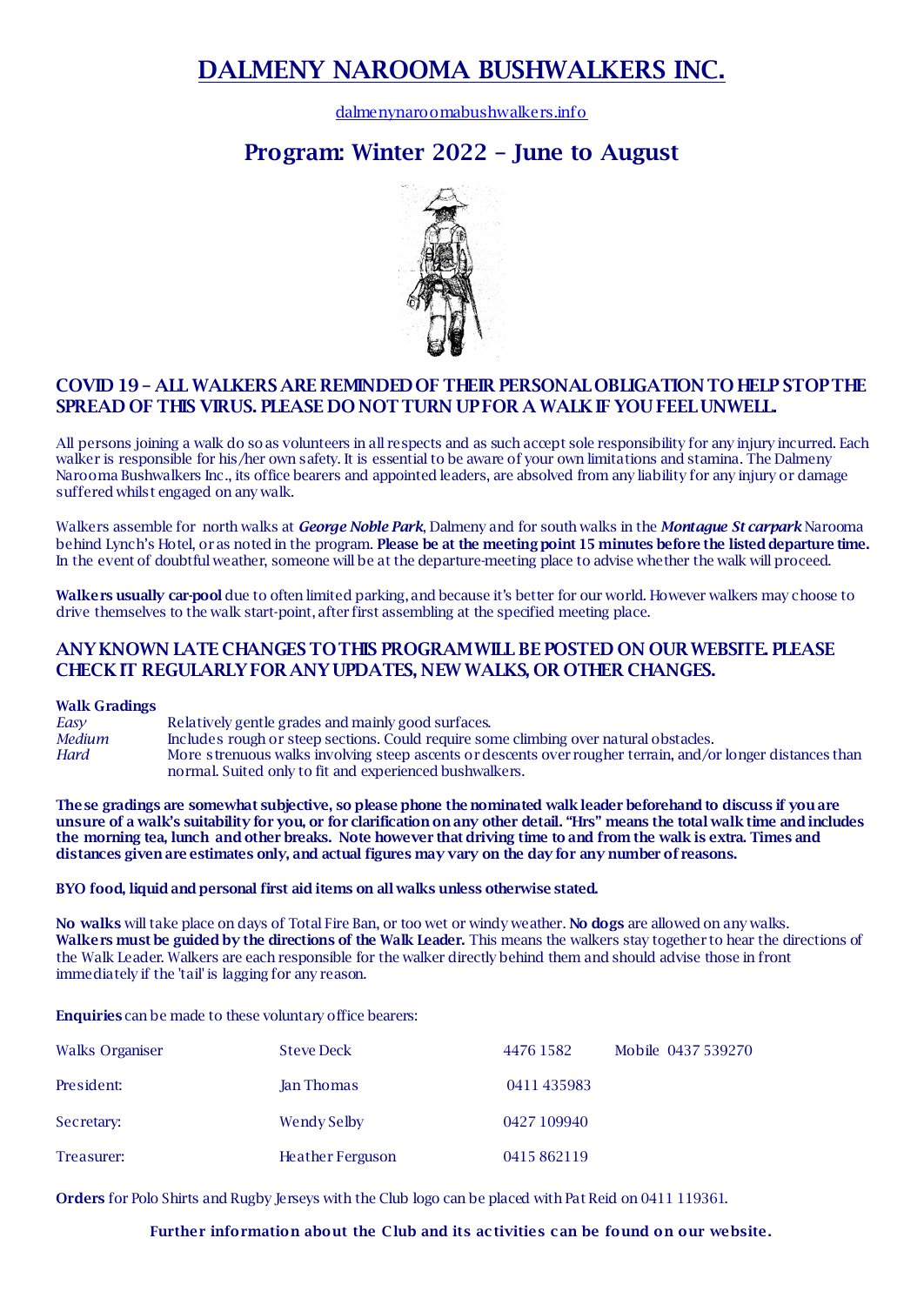| Thur 2 Jun                                                                                                                                                                                                                                                                                                                                              | <b>Southern end of Mimosa Rocks NP</b><br>Mogareeka Inlet, Moon Bay, Nelson Beach. Mostly on tracks. Short steep steps to Moon Bay.               |                    |             | \$9 |
|---------------------------------------------------------------------------------------------------------------------------------------------------------------------------------------------------------------------------------------------------------------------------------------------------------------------------------------------------------|---------------------------------------------------------------------------------------------------------------------------------------------------|--------------------|-------------|-----|
| Leader/s<br>Grade                                                                                                                                                                                                                                                                                                                                       | Davey McMillan 0400 667228<br><b>Me</b> dium                                                                                                      |                    |             |     |
| <b>Depart</b>                                                                                                                                                                                                                                                                                                                                           | 8.30 AM Montague St, 9.00 AM Bermagui Co-op. (NB Early start)                                                                                     | 11km               | $4 - 5$ Hrs |     |
| Sat 4 Jun                                                                                                                                                                                                                                                                                                                                               | Annual General Meeting, at Dalmeny Community Hall, 10 AM.                                                                                         |                    |             |     |
|                                                                                                                                                                                                                                                                                                                                                         | This is our only governance meeting for the year, where we hear annual reports and elect a Committee.                                             |                    |             |     |
|                                                                                                                                                                                                                                                                                                                                                         | Please come along to be part of running your Club. Open to all members. Morning tea provided.                                                     |                    |             |     |
| Thur 9 Jun                                                                                                                                                                                                                                                                                                                                              | <b>Tomakin to Guerilla Bay &amp; return</b><br>Coastal cliff top walk with great views to the south.                                              |                    |             | \$9 |
| Leader/s                                                                                                                                                                                                                                                                                                                                                | Bev Brazel 0415 555807                                                                                                                            |                    |             |     |
| Grade                                                                                                                                                                                                                                                                                                                                                   | Easy/Medium<br>9.00 AM Noble Park, 9.45 AM opposite Barlings Beach Caravan Park                                                                   | 9km                | 4Hrs        |     |
| <b>Depart</b>                                                                                                                                                                                                                                                                                                                                           |                                                                                                                                                   |                    |             |     |
| Sat 11 Jun                                                                                                                                                                                                                                                                                                                                              | No walk - Queens Birthday Long Weekend                                                                                                            |                    |             |     |
| Thur 16 Jun                                                                                                                                                                                                                                                                                                                                             | Red Knob Road area, Bodalla SF<br>Morning walk, finished before lunch (bring morning tea only).                                                   |                    |             | \$2 |
| Leader/s                                                                                                                                                                                                                                                                                                                                                | David Maidment 0419 122988                                                                                                                        |                    |             |     |
| Grade                                                                                                                                                                                                                                                                                                                                                   | Easy/Medium                                                                                                                                       | 7km                | 3Hrs        |     |
| <b>Depart</b>                                                                                                                                                                                                                                                                                                                                           | 9.00 AM noble Park                                                                                                                                |                    |             |     |
| <b>Sat 18 Jun</b>                                                                                                                                                                                                                                                                                                                                       | No walk at present. Watch the website.                                                                                                            |                    |             |     |
| Thur 23 - Sat 25 Jun Mini-camp Wharf to Wharf walk<br>Gail Drury will lead this walk between Tathra and Merimbula Wharves over 2 days. It will involve (vehicle based)<br>camping at the Hobart Beach campground in Bournda NP for 2-3 nights. If you are interested, please talk it over<br>with Gail 0407 911113 so she can let you know the details. |                                                                                                                                                   |                    |             |     |
| Thur 30 Jun                                                                                                                                                                                                                                                                                                                                             | Mugga Ridge - Mountain Rd, mostly Bodalla SF<br>All on old fire trails, a bit overgrown. Height gain 200m. Long pants/sleeves. Short car shuffle. |                    |             | \$3 |
| Leader/s<br>Grade                                                                                                                                                                                                                                                                                                                                       | <b>Steve Deck 4476 1582</b><br><b>Me</b> dium                                                                                                     | 8-9km              | 5Hrs        |     |
| <b>Depart</b>                                                                                                                                                                                                                                                                                                                                           | 9.00 AM Montague St                                                                                                                               |                    |             |     |
| Sat 2 Jul                                                                                                                                                                                                                                                                                                                                               | No walk at present. Watch the website.                                                                                                            |                    |             |     |
| Thur 7 Jul                                                                                                                                                                                                                                                                                                                                              | The other mysteries of Mystery Bay - Eurobodalla NP                                                                                               |                    |             | \$3 |
|                                                                                                                                                                                                                                                                                                                                                         | Explore beaches, rocky coves & headlands north & south of the village (and the other mysteries!)                                                  |                    |             |     |
| Leader/s                                                                                                                                                                                                                                                                                                                                                | Jan Thomas 0411 435983                                                                                                                            |                    |             |     |
| Grade<br><b>Depart</b>                                                                                                                                                                                                                                                                                                                                  | Easy/Medium<br>9.00 AM Montague St                                                                                                                | $8-9km$            | 4Hrs        |     |
| Sat 9 Jul                                                                                                                                                                                                                                                                                                                                               | <b>Amherst Is, Mummaga Lake and surrounds</b>                                                                                                     |                    |             | \$0 |
| Leader/s                                                                                                                                                                                                                                                                                                                                                | Morning walk, finished before lunch (bring morning tea only).<br>David Maidment 0419 122988                                                       |                    |             |     |
| Grade                                                                                                                                                                                                                                                                                                                                                   | Easy/Medium                                                                                                                                       | 7km                | 3Hrs        |     |
| <b>Depart</b>                                                                                                                                                                                                                                                                                                                                           | 9.00 AM Noble Park                                                                                                                                |                    |             |     |
| <b>Thur 14 Jul</b>                                                                                                                                                                                                                                                                                                                                      | <b>Dreaming Track - Eurobodalla NP</b><br>Bingie towards Congo and return. Fine coastal walking on beaches and bush tracks.                       |                    |             | \$7 |
| Leader/s                                                                                                                                                                                                                                                                                                                                                | <b>Steve Deck 4476 1582</b>                                                                                                                       |                    |             |     |
| Grade<br><b>Depart</b>                                                                                                                                                                                                                                                                                                                                  | <b>Me</b> dium<br>9.00 AM Noble Park                                                                                                              | $12-14km$ (return) | 5Hrs        |     |
| <b>Sat 16 Jul</b>                                                                                                                                                                                                                                                                                                                                       | No walk at present. Watch the website.                                                                                                            |                    |             |     |
|                                                                                                                                                                                                                                                                                                                                                         |                                                                                                                                                   |                    |             |     |
| $Thur 21$ Jul                                                                                                                                                                                                                                                                                                                                           | <b>Reedy Creek area, Bodalla SF</b><br>Loop walk on forest tracks, some bush-bashing & creek crossing.                                            |                    |             | \$7 |
| Leader/s<br>Grade                                                                                                                                                                                                                                                                                                                                       | Margaret Moran 0427 208504<br><b>Me</b> dium                                                                                                      | 12km               | 5Hrs        |     |
| <b>Depart</b>                                                                                                                                                                                                                                                                                                                                           | 9.00 AM Noble Park                                                                                                                                |                    |             |     |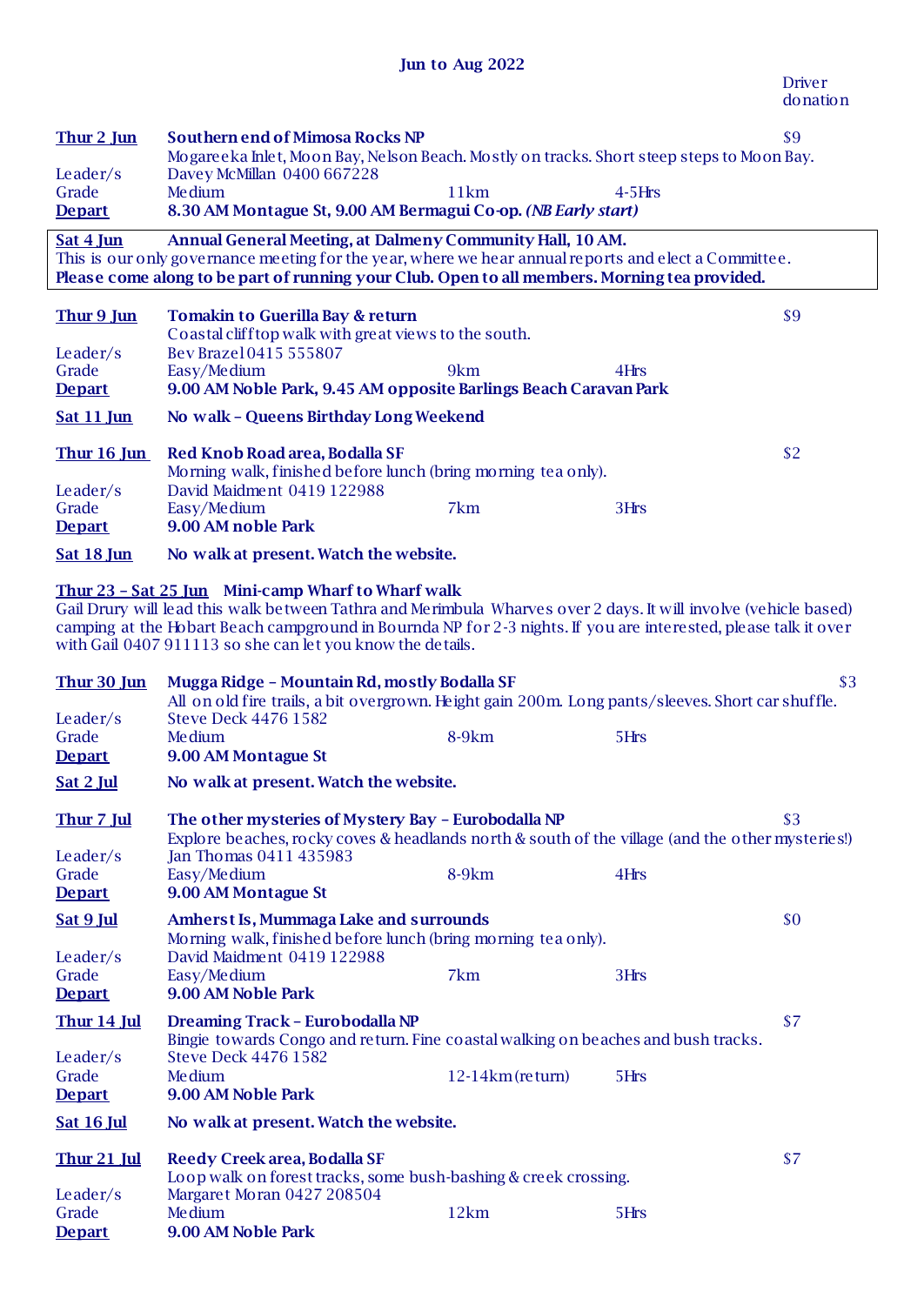| <b>Sat 23 Jul</b>                                        | <b>Buckeridge Lookout - "The Back Way"</b><br>Up & back the same way. Steepish climb/descent, rocky in places. Morning tea only.                                                                                                            |           |      | <b>Driver</b><br>donation<br>\$0 |
|----------------------------------------------------------|---------------------------------------------------------------------------------------------------------------------------------------------------------------------------------------------------------------------------------------------|-----------|------|----------------------------------|
| Leader/s<br>Grade<br><b>Depart</b>                       | Jan Thomas 0411 435983<br><b>Me</b> dium<br>9.00 AM Park on Riverview Rd near the oyster sheds.                                                                                                                                             | 5km       | 3Hrs |                                  |
| <b>Thur 28 Jul</b><br>Leader/s<br>Grade<br><b>Depart</b> | Pigs Crossing area, Biamanga NP<br>Loop walk, including "The Crossing". Forest roads and tracks.<br>Gail Drury 0407 911113<br><b>Me</b> dium<br>8.30 AM Montague St, 9.00 AM Bermagui Co-op (NB Early start)                                | 10-12km   | 5Hrs | \$7                              |
| <b>Sat 30 Jul</b><br>Leader/s<br>Grade<br><b>Depart</b>  | Rixons & Dingo Ridge Rds, Bodalla SF<br>Old roads, bush bashing, scrambling over fallen trees, creek crossing.<br>Jan Thomas 0411 435983<br><b>Me</b> dium<br>9.00 AM Noble Park                                                            | 7.5km     | 4Hrs | \$3                              |
| Thur 4 Aug<br>Leader/s<br>Grade<br><b>Depart</b>         | <b>Whitakers catchment, Bodalla SF</b><br>Mostly forest roads & tracks. Short section of creek walking.<br><b>Steve Deck 4476 1582</b><br><b>Me</b> dium<br>9.00 AM Noble Park                                                              | 9-10km    | 5Hrs | \$3                              |
| <b>Sat 6 Aug</b><br>Leader/s<br>Grade<br><b>Depart</b>   | Social walk - Ken Rose to Rotary Parks<br>An easy flat stroll along the foreshore path. Bring morning tea only.<br>Maggie Finch 4476 8127<br>Easy<br>9.30 AM Ken Rose Park (S side of Narooma Bridge) (NB Late start)                       | $3-4km$   | 2Hrs | \$0                              |
| Thur 11 Aug<br>Leader/s<br>Grade<br><b>Depart</b>        | Gulaga summit, tors & rainforest, Gulaga NP<br>All on tracks, 750m climb and descent.<br>Heather Ferguson 0415 862119<br>Medium/Hard<br>8.30 AM Montague St, 8.45 AM Tilba Tilba (NB Early start)                                           | 14km      | 6Hrs | \$4                              |
| Sat 13 Aug                                               | Walks programming meeting, to decide the Spring program. Held at 80 Princes Highway,<br>Bodalla, 2 PM. Please come along to help put together the next program for your Club. Open to<br>all members.                                       |           |      |                                  |
| Thur 18 Aug<br>Leader/s<br>Grade<br><b>Depart</b>        | <b>Murrah Flora Reserve (Bermagui Section)</b><br>Exploration of local tracks in and around the Reserve. Creeks and undulations<br>Gail Drury 0407 911113<br><b>Me</b> dium<br>8.30 AM Montague St, 9.00 AM Bermagui Co-op (NB Early start) | $10-12km$ | 5Hrs | \$7                              |
| Sat 20 Aug                                               | No walk at present. Watch the website.                                                                                                                                                                                                      |           |      |                                  |

**Tuesday 23 - Friday 26 August Murramarang Mini Camp, South Durras.**

3 nights/2 days, exploring sections of the 'Murramarang South Coast Walk' on Wednesday and Thursday. Rated medium but need good balance (rock platforms etc); 12-16 kms each walk. Staying at NRMA Murramarang Resort. Contactwalk leaders to attend and then make your own bookings. Leaders Wendy Selby and Jan Smith 0427 109940. Note: you do not need to stay overnight to join the walks, but must let the walk leaders know of your intentions. <https://www.nrmaparksandresorts.com.au/murramarang/>

| Sat 27 Aug    | Mitchells Ridge area, Bodalla SF                                              |           |      | \$2 |
|---------------|-------------------------------------------------------------------------------|-----------|------|-----|
|               | An old fossicking area overlooking Lawlers Creek. Old tracks and bike trails. |           |      |     |
| Leader/s      | <b>Jan Thomas 0411 435983</b>                                                 |           |      |     |
| Grade         | Me dium                                                                       | $10-12km$ | 5Hrs |     |
| <b>Depart</b> | 9.00 AM Noble Park                                                            |           |      |     |